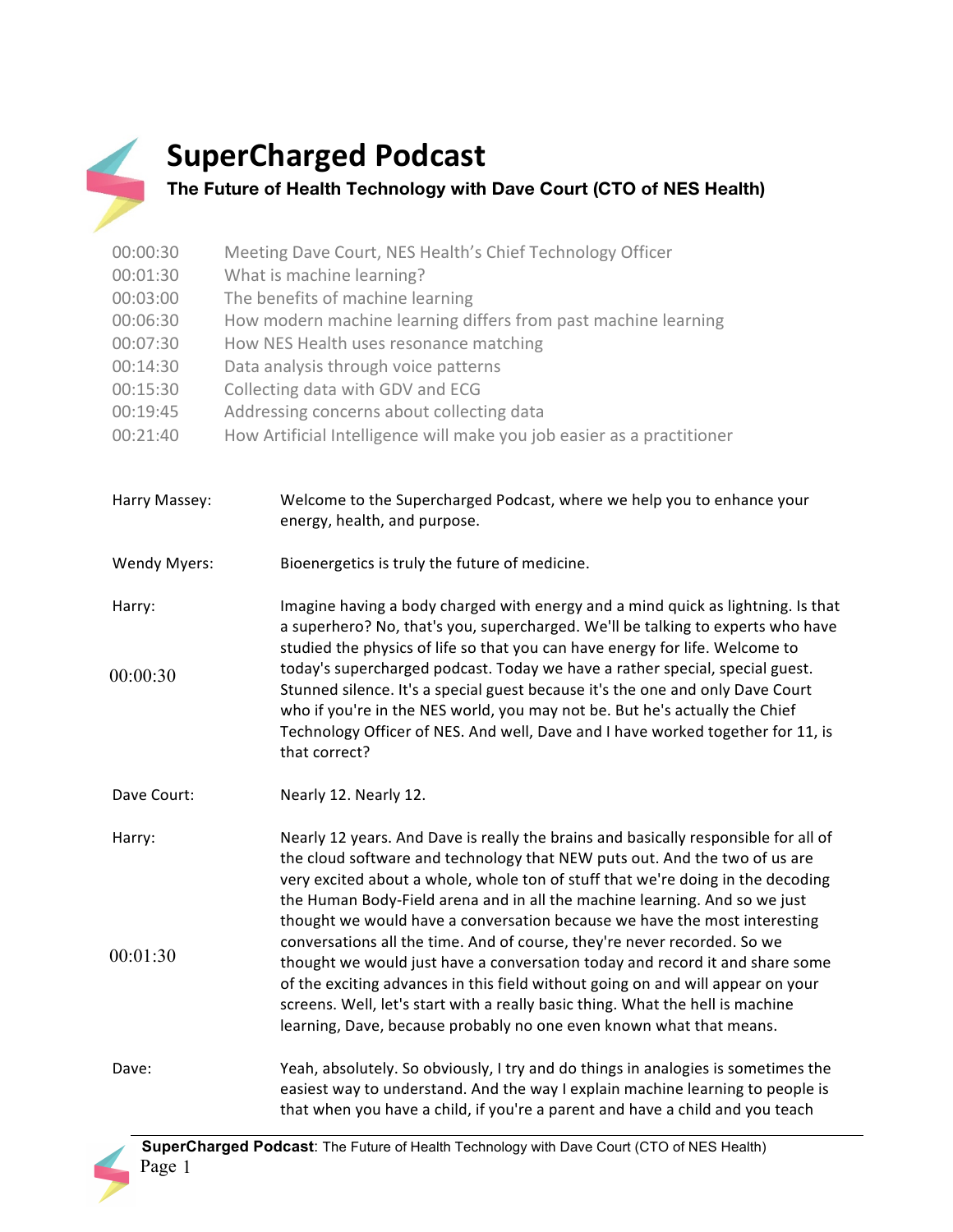|          | them things. So when a child first sees a banana, let's take a banana, for<br>example, they don't know what a banana looks like or what a banana is but their<br>parent says to them, "Hey, here's a banana, have a banana." And then another<br>period of time they see another banana and then recognize that although it's a<br>different shape, it's a banana. And really, in a nutshell, that's what machine<br>learning is. It's a computer learning kind of objects or data patterns and initially<br>being told what they are. And then over a period of time, it's able to identify<br>that if you then show that child a new banana that they're never seen before<br>and not prompted by the parents, they know it's a banana. It's a very simple<br>thing but that's the principle of machine learning, it's a way of-                                                                                                                                                                                                                                                                                                                                                                                                                                                 |
|----------|------------------------------------------------------------------------------------------------------------------------------------------------------------------------------------------------------------------------------------------------------------------------------------------------------------------------------------------------------------------------------------------------------------------------------------------------------------------------------------------------------------------------------------------------------------------------------------------------------------------------------------------------------------------------------------------------------------------------------------------------------------------------------------------------------------------------------------------------------------------------------------------------------------------------------------------------------------------------------------------------------------------------------------------------------------------------------------------------------------------------------------------------------------------------------------------------------------------------------------------------------------------------------------|
| Harry:   | Okay, cool. Maybe we should keep going with bananas. So in biology, there's so                                                                                                                                                                                                                                                                                                                                                                                                                                                                                                                                                                                                                                                                                                                                                                                                                                                                                                                                                                                                                                                                                                                                                                                                     |
| 00:03:00 | many bananas inside you. Maybe I'll put it in a different way. But biology, I<br>mean, if you look at the three branches of science, you've got physics,<br>chemistry, biology, physics and chemistry, they're complicated but they also<br>have pretty defined rules and they can be understood at least  Yeah, well, they<br>can be understood pretty well. When you get into biology, we know pretty<br>much nothing at this point. Is say know nothing but it's just infinitely<br>complicated and I mean, the gene end isn't understood fully, the epigenetic end<br>isn't understood properly, the field end isn't understood properly, the chemistry<br>and all the interactions that are going on in your body aren't understood<br>properly. The effect in the environment aren't understood properly. The<br>structures of all the organs, the shape aren't understood. You mix all of that<br>together and you can see it's just infinitely complicated. And our poor little<br>brains, basically, just aren't really capable of understanding all of that not very<br>well. We have some great theories of health and healing and hopefully,<br>bioenergetics has got some  made some impact in there. But that's really the<br>benefit of machine learning, isn't it? |
| Dave:    | Absolutely.                                                                                                                                                                                                                                                                                                                                                                                                                                                                                                                                                                                                                                                                                                                                                                                                                                                                                                                                                                                                                                                                                                                                                                                                                                                                        |
| Harry:   | Because it can just look at all of this data, and hopefully  Well, not hopefully. It<br>can recognize and see patterns that our mare minds cannot because we just<br>can't hold all that data in our heads.                                                                                                                                                                                                                                                                                                                                                                                                                                                                                                                                                                                                                                                                                                                                                                                                                                                                                                                                                                                                                                                                        |
| Dave:    | Yeah. I mean, definitely. I mean, that's the reality of it is that you've got world<br>experts in certain areas that will be able to identify patterns and such as a<br>starting point. But A, those people aren't replicable on mass scale, and B, they<br>just don't have the time resources to be constantly investigating. And imaginary<br>on machine learning is a big topic because even with cell structures of cells that<br>have gone wrong and things like that, they're really starting to use machine<br>learning to say, okay, this, this is a pattern of a cell that isn't working as it<br>should. It doesn't look right. Getting the machine to learn all of those patterns<br>that are incorrect and then letting it go off. And then from them, from the<br>learning it's done, it can then start to identify new ones. And I think from a<br>healthcare perspective, the exciting thing is consistency. So whereas you might<br>have a great doctor in one place who can identify issues going on, there might<br>be a doctor that hasn't had the training, the expertise, and therefore, you get                                                                                                                                                              |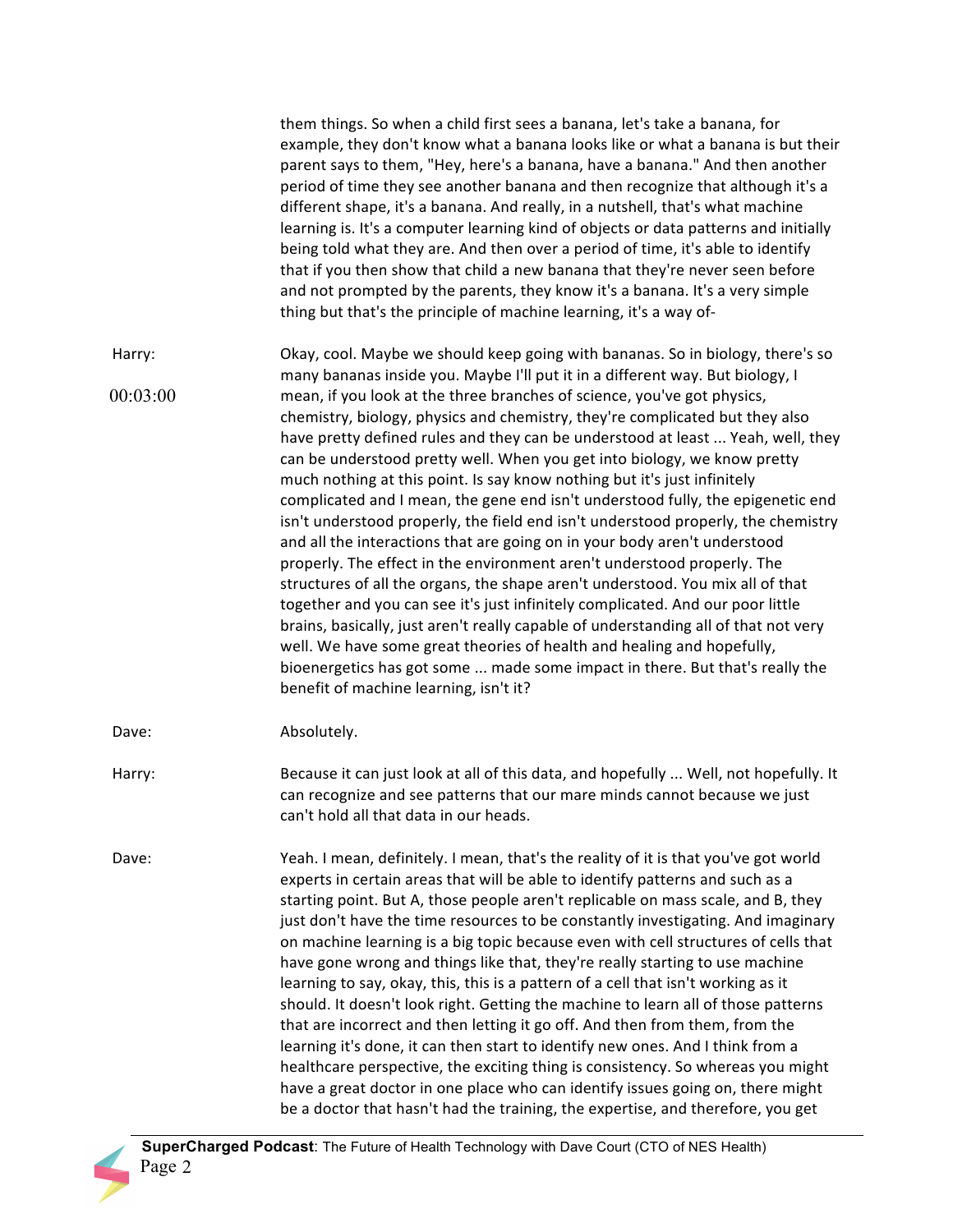|          | that real differentiation where is with machine learning, there is a consistency<br>there. It's drawing from knowledge across a whole sphere of professionals and<br>across the globe. And actually, in reality, we become better at identifying issues<br>going on. And I think that's the most exciting part, is we're really going to see a<br>sudden spike in knowledge, in health, and diagnosis going forward.                                                                                                                                                                                                                                                                                                                                                                                                                                                                                                                                                                                                                                                                                                                   |
|----------|----------------------------------------------------------------------------------------------------------------------------------------------------------------------------------------------------------------------------------------------------------------------------------------------------------------------------------------------------------------------------------------------------------------------------------------------------------------------------------------------------------------------------------------------------------------------------------------------------------------------------------------------------------------------------------------------------------------------------------------------------------------------------------------------------------------------------------------------------------------------------------------------------------------------------------------------------------------------------------------------------------------------------------------------------------------------------------------------------------------------------------------|
| Harry:   | It's going to be interesting. I mean, as well as  who knows what's going to<br>happen. But there's also because data is  Well, actually, we're getting to<br>understand and map out more data almost infinitely. I don't know which will<br>outpace the other, our understanding of the data or the data keeps getting so<br>much larger that we still don't know. But either way, we're going to learn more.<br>Either way.                                                                                                                                                                                                                                                                                                                                                                                                                                                                                                                                                                                                                                                                                                           |
| Dave:    | Yeah, definitely. I think that's a key thing that artificial intelligence machine                                                                                                                                                                                                                                                                                                                                                                                                                                                                                                                                                                                                                                                                                                                                                                                                                                                                                                                                                                                                                                                      |
| 00:06:30 | learning has been around for a long time. Google employed their first machine<br>learning person back in the late '90s, early 2000s. The big difference we have<br>now is the amount of data that's being made available, all the medical systems,<br>all the health systems. They're all being put online and therefore, that term big<br>data that people use is why we're able to exponentially really increase the<br>speed of our knowledge because we've got access to so much more materials<br>you learn from. It be like taking a caveman who's aware of his surroundings<br>versus modern-day man who has every-                                                                                                                                                                                                                                                                                                                                                                                                                                                                                                             |
| Harry:   | Is that your man cave, by the way?                                                                                                                                                                                                                                                                                                                                                                                                                                                                                                                                                                                                                                                                                                                                                                                                                                                                                                                                                                                                                                                                                                     |
| Dave:    | It's not my man care, it's my man dining room.                                                                                                                                                                                                                                                                                                                                                                                                                                                                                                                                                                                                                                                                                                                                                                                                                                                                                                                                                                                                                                                                                         |
| Harry:   | That's all good. Your man cave's the garage, isn't it?                                                                                                                                                                                                                                                                                                                                                                                                                                                                                                                                                                                                                                                                                                                                                                                                                                                                                                                                                                                                                                                                                 |
| Dave:    | and it could be my AI testing.                                                                                                                                                                                                                                                                                                                                                                                                                                                                                                                                                                                                                                                                                                                                                                                                                                                                                                                                                                                                                                                                                                         |
| Harry:   | I think, you know, what's also interesting from a point of view is like on the<br>research end, it's we built the NES bioenergetic research. Well, it's originally                                                                                                                                                                                                                                                                                                                                                                                                                                                                                                                                                                                                                                                                                                                                                                                                                                                                                                                                                                     |
| 00:07:30 | using this physics concept that we call matching or you could it resonance. But<br>we were basically matching all these different samples up with different parts of<br>the body and different samples to sort of build up this picture of what's going on<br>which was a really great work. It's actually a really, really great technique so it<br>can cut down on a lot of other types of experiments to find the answer. But the<br>next level, yeah, but that's what's so exciting for us is because the next level of it<br>is that we can do it through machine learning. And well, maybe we better  I<br>think, yeah, we should probably describe some of the data end because it's sort<br>of interesting, actually, because the medical world, it's sort of had  All of their<br>data is actually really siloed and it's actually quite early stage. It's strange. It's<br>like beautiful. All the blood sample companies and all these companies been<br>doing blood tests, believe it or not, they do not  They've got all the patient's<br>blood results. But do you what? They don't have any of the data that says what |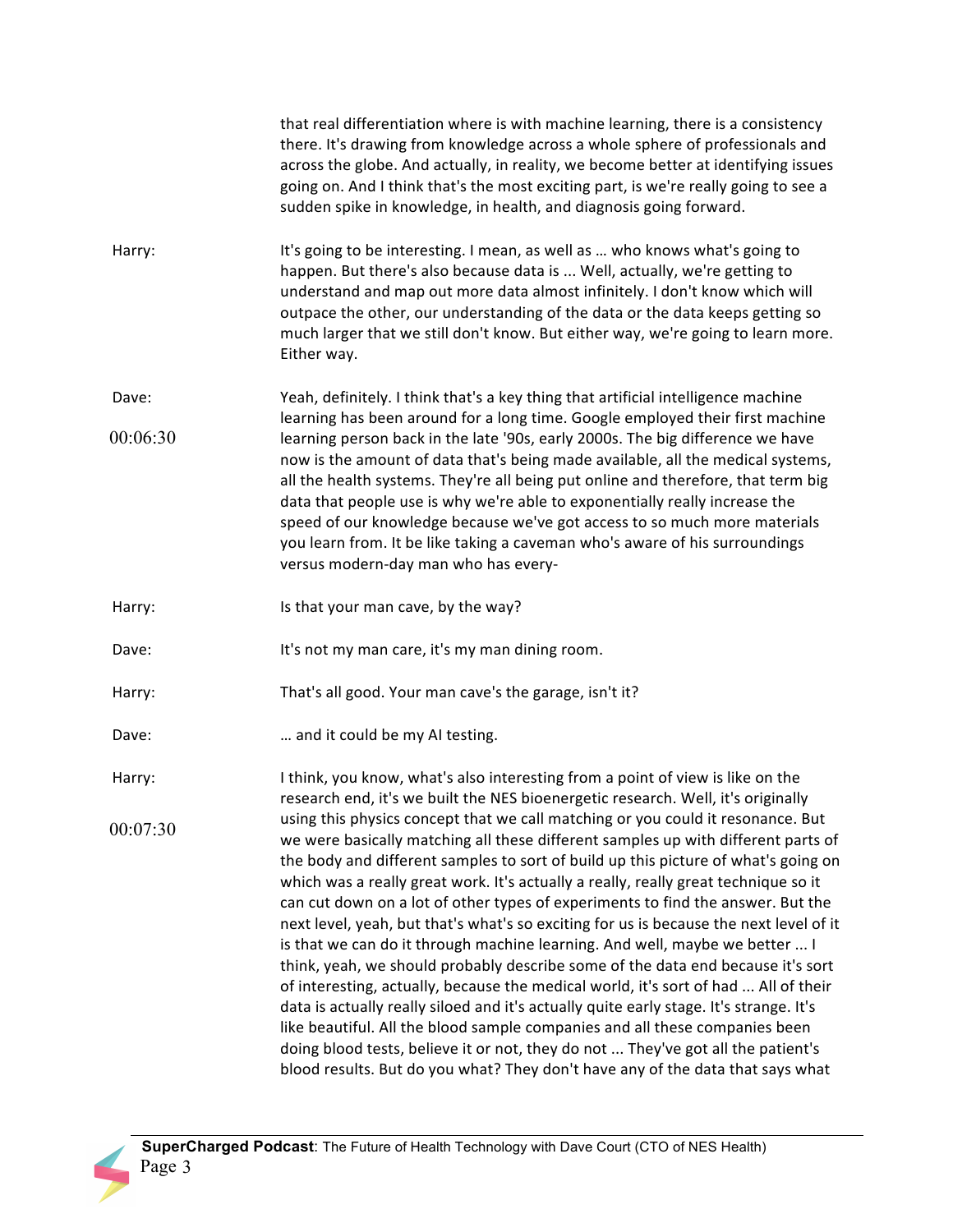on earth was going on in the people. And then in the doctors' office they might have some patient records but it's not correlated to the tests.

## Dave: Exactly.

Harry: And hospitals have got the same thing with all of their x-rays, it's not correlated to the patient records. So unfortunately or unfortunately, it's very unfortunately, at the moment all of that data is not like ... because the data of what's going on in people is not matched up. It's actually their sort of client and their health history data which is- well, no, yeah, I was just finishing a sentence. What I was going to say, which is really what Dave and me being sort of discussing and what NES is basically taking on. It's like, well, you know, if we want to decode the body field and also see what are the best ways to get people better, well, we need to collect all of the client data, their history, what's actually happening from month to month, and of course, all of the field data. And then when you have that, well, I say the totality, we're not in NES space be going ... we're not measuring the biochemistry and we're looking at the bioenergetic field. But yeah, but when we collect that totality of the data, well, a number of things should occur. One, we'll be able to increasingly know what's going on with people. Two, we'll be able to see the best paths, well, the best path to get them better and free. We'll obviously know what the outcomes are, know what's working and what isn't. Anyway, yeah.

Dave: Yeah, no, I was just going to say ... just repeating what you said. That's the really vital thing is having your data in a sense that it all matches in with each other. So it's reference points. If you can grab as many reference points of an individual person as you can, then that's where you can start drawing conclusions. And that's where the machine learning, whereas it would take a human years to look at even an individual's different elements of testing that's done with them and the other questionnaire data that you might have, the intake forms, all of that kind of information. What machine learning can do is we can point at it and go, okay, based on knowledge of what other people have matched with, we can be much quicker at trying to understand what's going on with that person. And rather than yeah, taking an individual to look at every single element, we can just be much quicker at it. And that's what's really exciting about machine learning. It's really, I mean, it's expanding on what NES is already been doing. If you look at machine learning in a different way, artificial intelligence, the works that you and Peter did for 30-odd years of taking that and embedding it into a tool that allows people to understand very quickly what's going on. It's taking that same technique that Peter and you did and applying it to machine learning so that we can just accelerate. I mean, that's really what it's all about. We're continuing our research but it's looking at it and go how can we go faster, how can we get better results, how can we know more about your clients. And that's what's for me, the really exciting part is again, that exponential curve of knowledge of what's going on with an individual. Which of course, for a practitioner is the gold dust side of what can I understand about my client quicker and how can I get results with them quicker, which is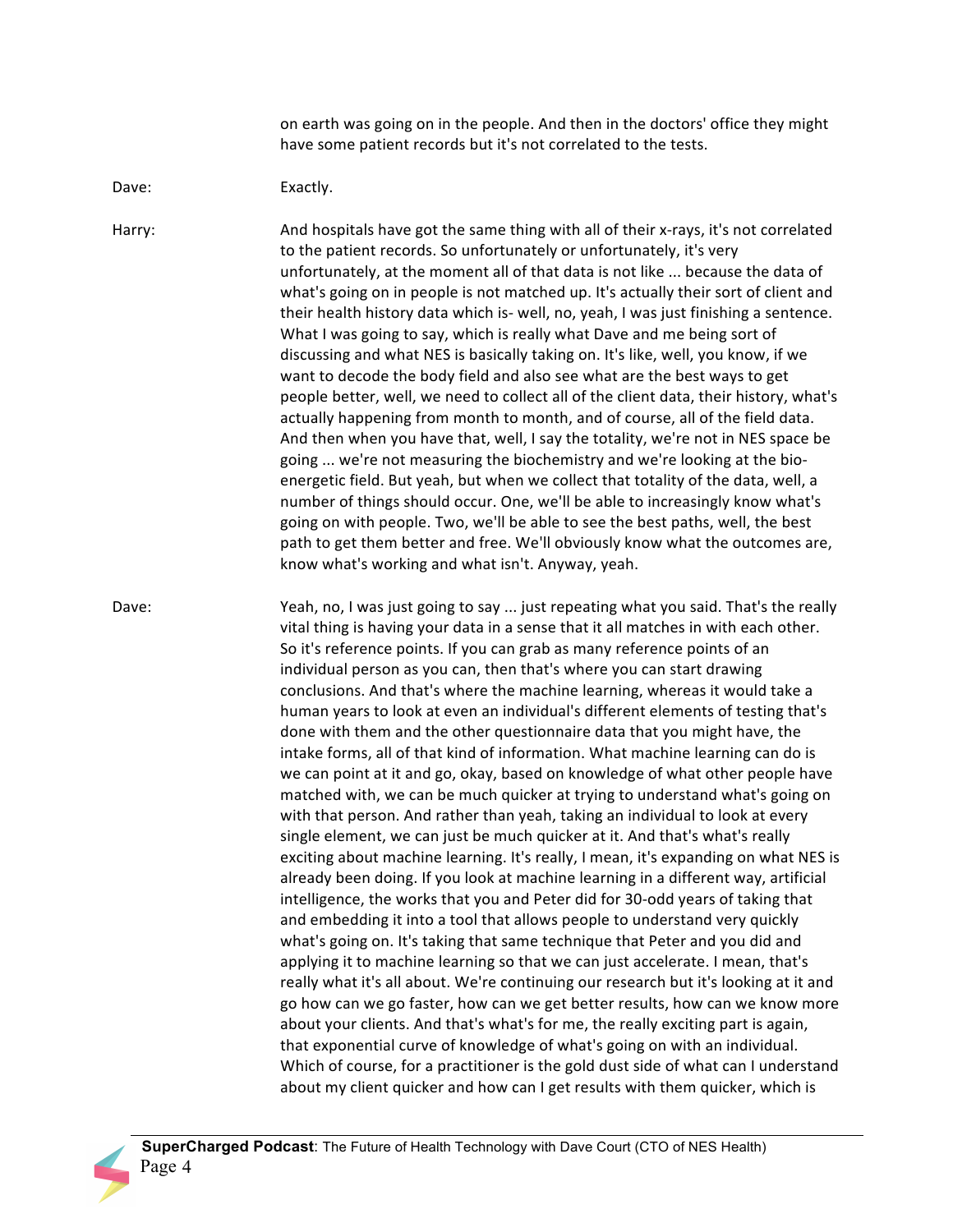what people have always loved about NES in the first place. But we just want to make it better and better.

- Harry: Yeah, well, it's the pattern recognition thing.
- Dave: Yeah.

Harry: Imean, when you've been a practitioner seeing ... once you've seen 10,000 clients or upwards, you have so much experience. You end up being able to pattern recognition. Well, that's great, but that might take you 10 years, it might take you 20 years to sort of get that type of knowledge. Or you want some system, you want to use technology to help identify the patterns for you and you can just see them on the screen. Because the more important part of machine learning and sort of the computer end can't do is the soft skills, is all of the emotive. And so then you can basically concentrate more on coaching ... well, on listening, on coaching, steering your clients to do what's necessary all the actual therapy and of getting them well rather than sort of busting your brain of trying to recognize patterns. And you can't recognize a pattern that you don't have the knowledge of. It's just impossible but computers are able to.

- Dave: Yeah, exactly. I mean, going back to the same thing about NES is that yeah, as a practitioner, you might not be able to recognize instantly what's going on with that client. Likewise, the client tends to be very poor at recognizing what's going on with themselves as well. So again, kind of taking that NES theory to the next level and pushing the boundaries is really the client can understand more about themselves based on the patterns we're picking up from all the ways we're looking at them. And thus the practitioner will ... it creates a great bond between the two and the results of resolving their health issues, just, yeah, will increase.  $00:14:30$
- Harry: Cool. Yeah, maybe we should talk a little bit about the different forms of sort of data analysis that the body field can collect. Well, you know about as much as me on voice so I'll ask you about voice, when-

Dave: Yeah, absolutely. So I guess, I mean, if we just kind of just start with the high level. So obviously, there's lots of different elements we can look at and we're looking, again, exactly of how you're saying, patterns within different elements. So voice is an area that we want to look at. There has been security tools that are starting to be created that actually look at voice patterns. They can see individual elements within people's voices, certain frequencies, timbers, things like that that occur in your voice that are unique to you. It's a unique pattern to you. And therefore, again, for us, that is another point of data, another data reference point that we can identify and go, okay, let's take that voice data, let's compare it with other data we have on you, are there any correlations? And then we put it to the machine learning tools where they can start doing that analysis and going okay, I'm seeing regular patterns of where this occurs, these frequencies, these timbers occur in voice patterns as well. So again, that's just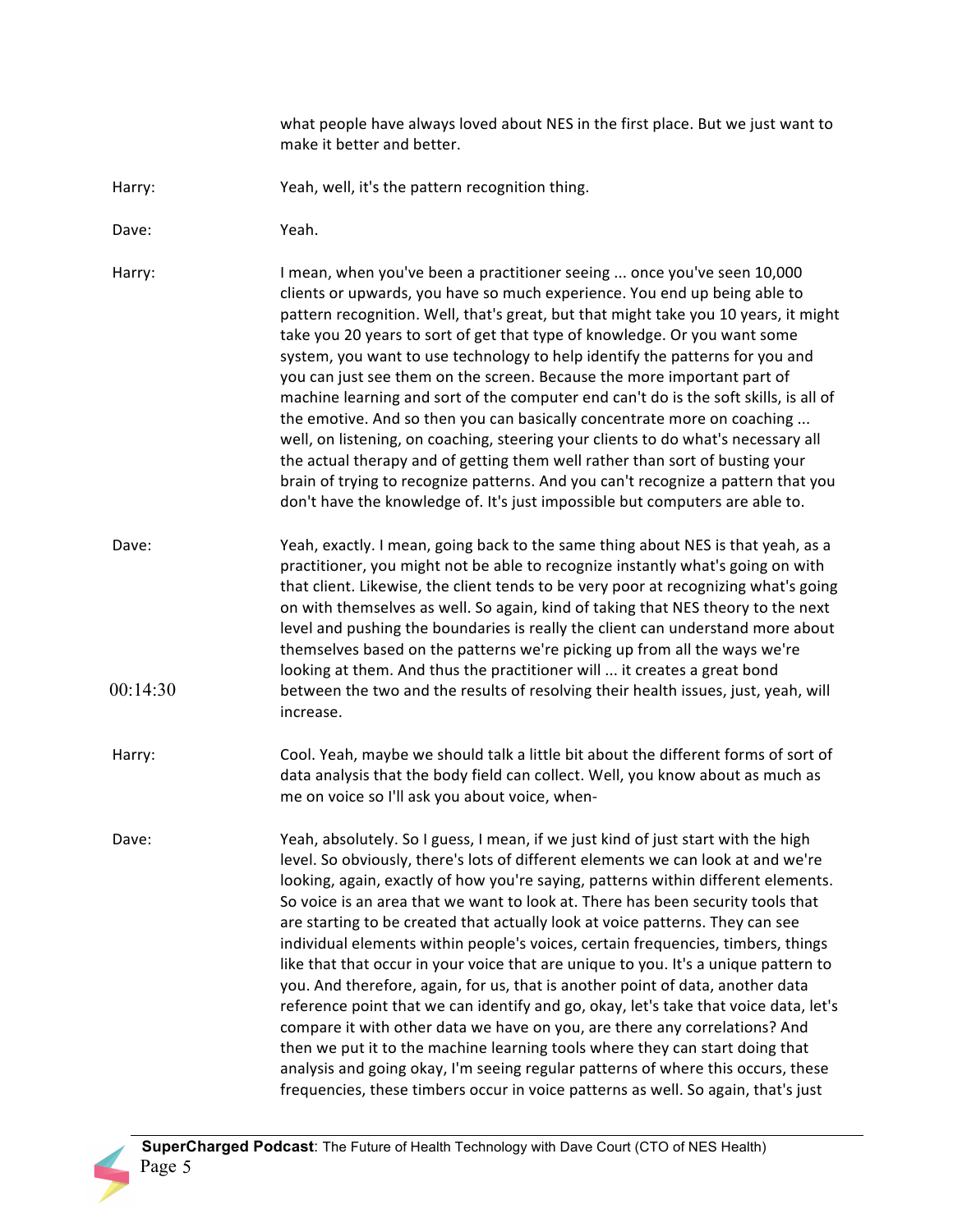one element. I know Harry's also been looking at GDV, ECG as well. Again, reference points of-

Harry: Yeah. Well, maybe we should say what some of these things are. Well, GDV is really interesting. It stands for Gas Discharge, I can't remember what the V is. Velocity, isn't it? Gas Discharge Velocity. But basically, if you look at your finger tips and you stimulate a finger electrically as just this micro-second electrical pulse and you have a camera nearby. And this is all in a dark place. Then basically, there's a little aura that emits from each fingertip. And depending on where photons emit around your fingertip basically can correlate to all of your different health organism systems in the body. And it's pretty neat, actually. It's pretty accurate, it's pretty repeatable and it's quite exciting. Obviously, it's based on the original sort of Kirlian photography and it was taken on by a naturopath called Peter Mandelson in Germany. And then after that, this Russian. He sort of really made it more commercial over the last 20 years. And then you'll see now we're going to take a step further with machine learning and now we're going to get all sorts of other data out of it that isn't there presently. So that's pretty exciting. Yeah, then what else have we go. Well, it's the HRV ECG. HRV is slightly standard. Everyone would have heard of the heart mass looking at stress response. HRV conveys, it's basically a measurement where you're looking at the activity of the parasympathetic and sympathetic. It looks like there is data also within on the meridian system which we're looking into. But if you look at the underlying ECG pattern itself, that just gets really ... Well, it just gets really fascinating because if we go back thousands of years, well, particularly have to go back. But the Chinese do pulse diagnoses where they put three fingers on here and then there's 27 different pulses that they identify. Now, a pulse, ultimately is basically ... well, it's basically a function of two things. It might sound a bit complicated but basically, there's a wave. There's a pressure wave that's coming out from the heart and then you also get a back wave from the pressure of all your different organs and arteries. Because if you have something going this way and it hits something, it bounces back a little bit too. And that basically gives you these 27 different pulse strains that the Chinese identified. So it hasn't ever been done but obviously, we're pretty convinced that in the ECG, in that ECG data we will be able to see maybe not all of those 27 patterns but we're basically going to be able to identify whatever else. And we absolutely will if we combine that with a more conventional sort of infrared ECG on a finger because that also includes the back wave. The ECG straight from the heart would only be the front wave. But to be honest, until we collect the data and see what on earth it all says, we won't know what it can tell us. But we do know it's going to tell us some pretty interesting things. So that's quite exciting too. Dave: Really exciting. I think the other thing to really highlight as well, because I know 00:15:30

people have concerns about it and we often use the word collect data. And really all that is finding more information about the individual. Collecting does definitely not mean distributing anyway. It's a way of gathering data to understand more about the individual. It's not about sharing that data with 00:19:45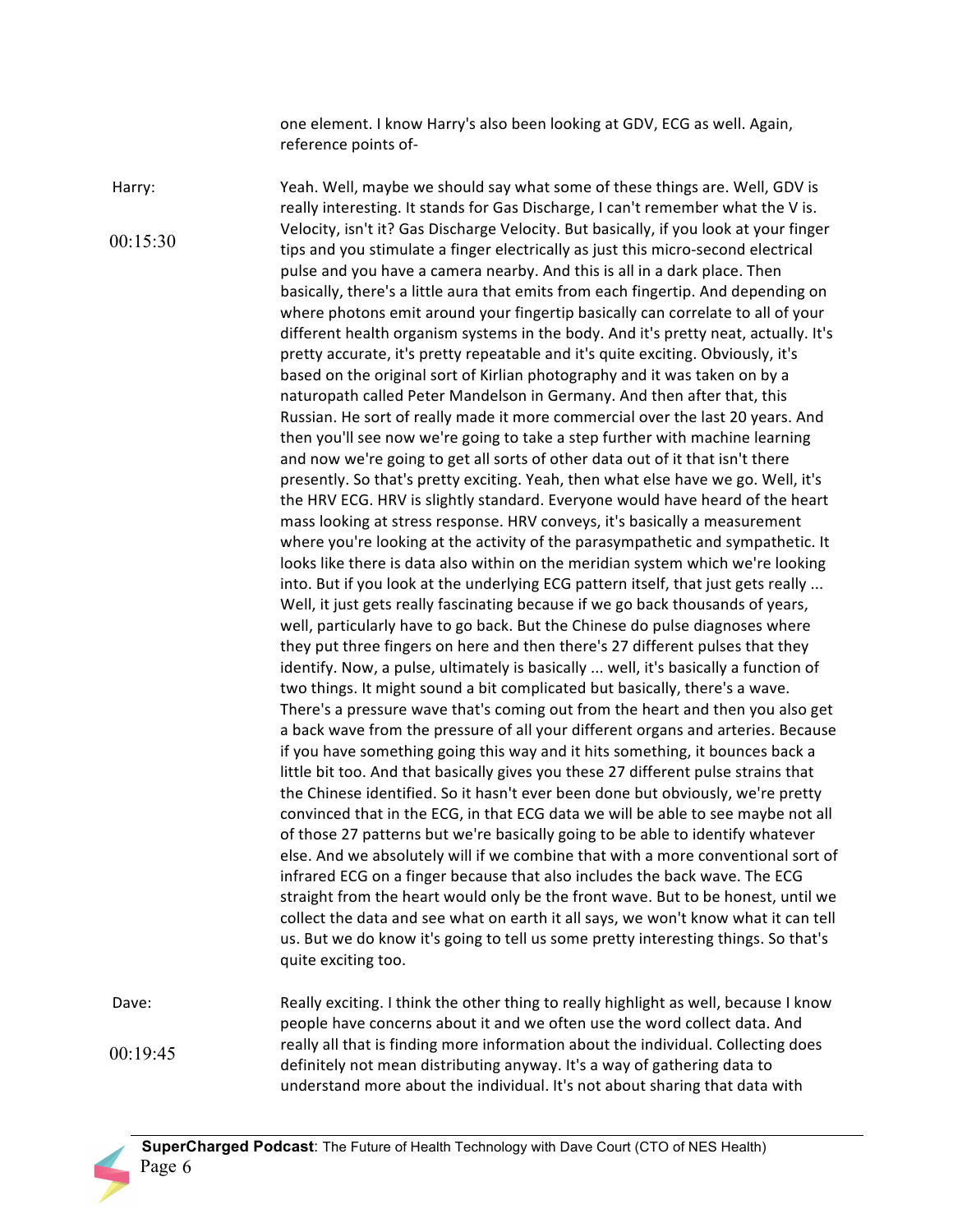|          | other people. It's in a completely enclosed secure system in the same way that if<br>you're buying habits match another individual-                                                                                                                                                                                                                                                                                                                                                                                                                                                                                                                                                                                                                                                                                                                                       |
|----------|---------------------------------------------------------------------------------------------------------------------------------------------------------------------------------------------------------------------------------------------------------------------------------------------------------------------------------------------------------------------------------------------------------------------------------------------------------------------------------------------------------------------------------------------------------------------------------------------------------------------------------------------------------------------------------------------------------------------------------------------------------------------------------------------------------------------------------------------------------------------------|
| Harry:   | Well, it's a strip. I mean, it's strips of the person too.                                                                                                                                                                                                                                                                                                                                                                                                                                                                                                                                                                                                                                                                                                                                                                                                                |
| Dave:    | Absolutely yeah.                                                                                                                                                                                                                                                                                                                                                                                                                                                                                                                                                                                                                                                                                                                                                                                                                                                          |
| Harry:   | It's like within our research department basically when we're looking at that<br>data, our researcher doesn't know whose ECG is what.                                                                                                                                                                                                                                                                                                                                                                                                                                                                                                                                                                                                                                                                                                                                     |
| Dave:    | No.                                                                                                                                                                                                                                                                                                                                                                                                                                                                                                                                                                                                                                                                                                                                                                                                                                                                       |
| Harry:   | So it's all totally encrypted and hidden.                                                                                                                                                                                                                                                                                                                                                                                                                                                                                                                                                                                                                                                                                                                                                                                                                                 |
| Dave:    | Yeah, and we follow all the protocols that are designed by law to do that. But in<br>the example I was going to give that often when you go to Amazon, you'll see<br>recommended products. And those recommended products might be because<br>another buyer has bought similar things to you. You know nothing, who that<br>buyer is, where they love, anything like that. It's just within the system, it's<br>identified a pattern. It's seen your pattern is similar and therefore giving you<br>recommendations. And I just wanted to highlight the fact that it's not collecting,<br>and we know everything about you and we're going tell everyone. It's nothing to<br>do with that. It's completely enclosed, and it's really down to the individuals'<br>benefit. This person in a same way a doctor will, a doctor will see people over a<br>period of time and- |
| Harry:   | Well, it's basically participating in research.                                                                                                                                                                                                                                                                                                                                                                                                                                                                                                                                                                                                                                                                                                                                                                                                                           |
| Dave:    | Yeah, absolutely, yeah.                                                                                                                                                                                                                                                                                                                                                                                                                                                                                                                                                                                                                                                                                                                                                                                                                                                   |
| Harry:   | I mean, that's what it is. I mean, being involved in the NES world is basically an<br>open-ended unending sort of  well, our mission is pioneering the field<br>bioenergetics or another way we say is to decode the Human Body-Field to get<br>to the root cause and restore people's energy for life. But yeah, we'll see. We<br>can't do that without knowledge so that's sort of the game.                                                                                                                                                                                                                                                                                                                                                                                                                                                                            |
| Dave:    | Absolutely, yeah.                                                                                                                                                                                                                                                                                                                                                                                                                                                                                                                                                                                                                                                                                                                                                                                                                                                         |
| Harry:   | It's part of the game.                                                                                                                                                                                                                                                                                                                                                                                                                                                                                                                                                                                                                                                                                                                                                                                                                                                    |
| Dave:    | It is the security of it. And I think the other element is obviously we've got the<br>way with ECG, GDV, and voice as well. And there's other elements we can use<br>with artificial intelligence. So we do envisage a time where when a client                                                                                                                                                                                                                                                                                                                                                                                                                                                                                                                                                                                                                           |
| 00:21:40 | expresses interest in working with you, we can automate that process of<br>potentially having that initial conversation to say, "Hey, how can we help? What<br>are the key areas you want to deal with?" Obviously, most practitioners are<br>using intake forms as well so we can look at pre-filling some of that information                                                                                                                                                                                                                                                                                                                                                                                                                                                                                                                                           |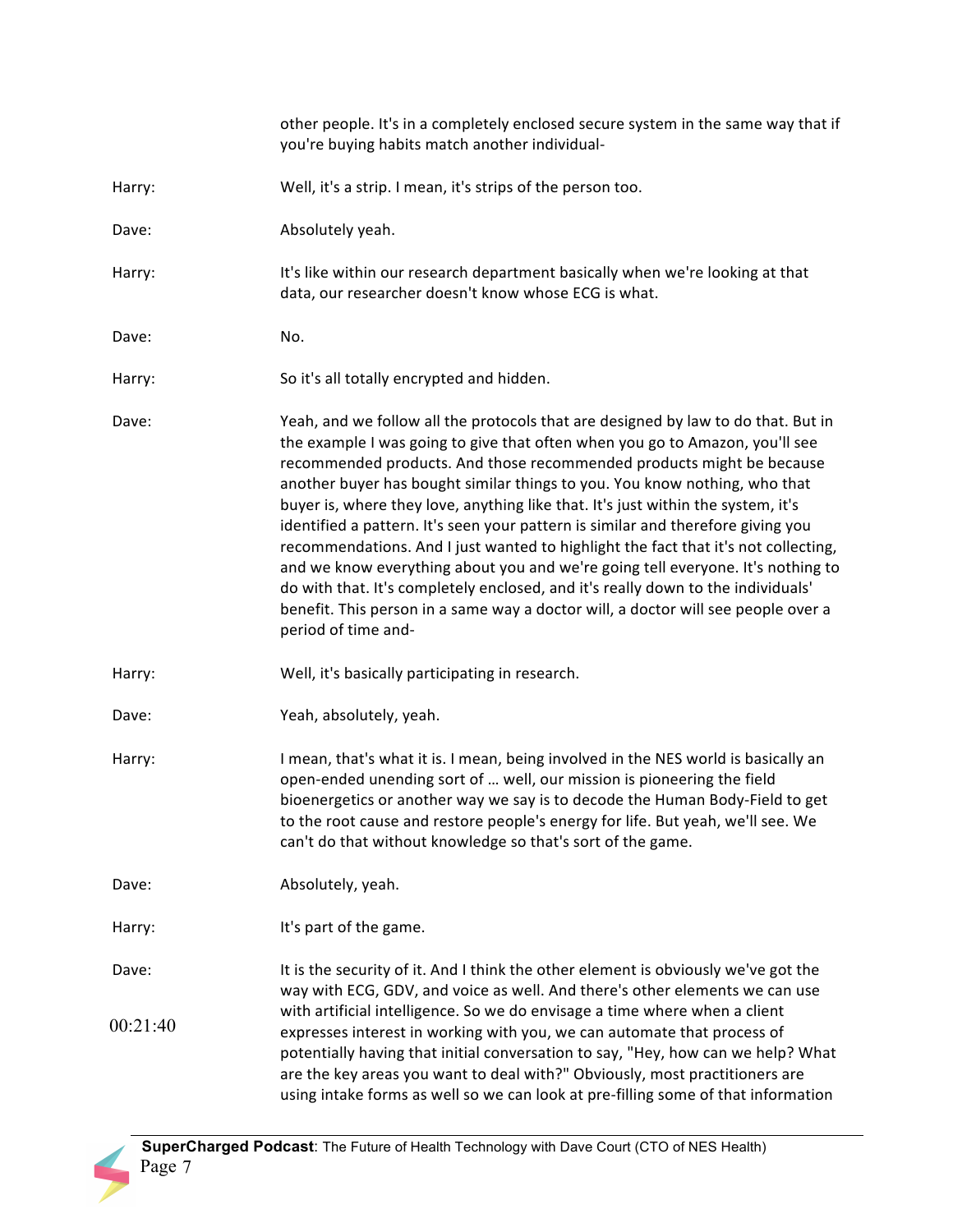|        | for you. So when you actually have your clients out in front of you and you're<br>working with them, again, you've just got a bit of a heads up, a bit more<br>information, less admin that you have to do. So you can, as Harry said,<br>concentrate on working with that clients, making a connection with them, just<br>because you've got a lot more information at your fingertips to be able to get a<br>quicker understanding of what's going on, what the health concerns are, and<br>where they want to be going. Which again, you know, as humans, certainly<br>British, are very good at expressing their emotions and what's going on. So to<br>think a bit deeper early on just to get an understanding, it just gives a huge<br>advantage to the client and the practitioner because as I say, they just know<br>more about what's going on.                                                                                                                                          |
|--------|-----------------------------------------------------------------------------------------------------------------------------------------------------------------------------------------------------------------------------------------------------------------------------------------------------------------------------------------------------------------------------------------------------------------------------------------------------------------------------------------------------------------------------------------------------------------------------------------------------------------------------------------------------------------------------------------------------------------------------------------------------------------------------------------------------------------------------------------------------------------------------------------------------------------------------------------------------------------------------------------------------|
| Harry: | Well, also, I mean, it's sort of a slightly minor point. But it also just makes it a lot<br>more efficient, the process of  I mean, instead of emailing over some client<br>questionnaire that's done in by pen and they scan it back. And then you put it in<br>your files and then you have to dig out that file for that patient the next time<br>and all that. Instead of all of that, the whole thing is just automated because the<br>client just receives a  oh, when you sign up the client after they get their scan,<br>then they just fill out the questionnaire online. It will only take them 10 minutes<br>or so. But then that's always instantly at your fingertips whenever you're then<br>scanning them in the future. So you can just pull up  well, you can pull up that,<br>you can see their progress and all of that. And obviously, if you want to share it,<br>your client  they can as well instead of digging around files around your<br>computer and all that bananas. |
| Dave:  | Yeah. And going back to machine learning side again, if the machine learning<br>sees patterns in their intake form, so another client that you saw who entered<br>similar information and has already delved a bit deeper via the other testing<br>techniques. Again, we can start preempting some of that information and saying<br>hey, you might want to consider looking at this and this because these are the<br>items that have come up before with other clients that match some of the<br>criteria. So again, it's just huge amounts of information to really give you the<br>best experience you can with NES really, if they're fighting time.                                                                                                                                                                                                                                                                                                                                           |
| Harry: | Yeah, cool. Cool, cool, cool. All right. Well, I think that's probably it. Do you have<br>any parting words of wisdom, the Dave Court wisdom?                                                                                                                                                                                                                                                                                                                                                                                                                                                                                                                                                                                                                                                                                                                                                                                                                                                       |
| Dave:  | I mean, for me, it's just an incredibly exciting time. With the age of information<br>and data, it's just going to  it will revolutionize every part of our life.                                                                                                                                                                                                                                                                                                                                                                                                                                                                                                                                                                                                                                                                                                                                                                                                                                   |
| Harry: | And me and Dave, we're going on a road trip, aren't we?                                                                                                                                                                                                                                                                                                                                                                                                                                                                                                                                                                                                                                                                                                                                                                                                                                                                                                                                             |
| Dave:  | We are. A California road trip, Singularity University, yeah. So again, we're<br>meeting up with amazing people who are doing similar things in this field. And<br>it's just an incredibly exciting time and it's just a case of us  Harry and I are the<br>same, we're just trying to learn as much as what's going on and implement as<br>much as quickly as possible because we just see the enormous benefits this is<br>going to bring. I know it sounds a bit grandeur but you know, the world as a                                                                                                                                                                                                                                                                                                                                                                                                                                                                                           |